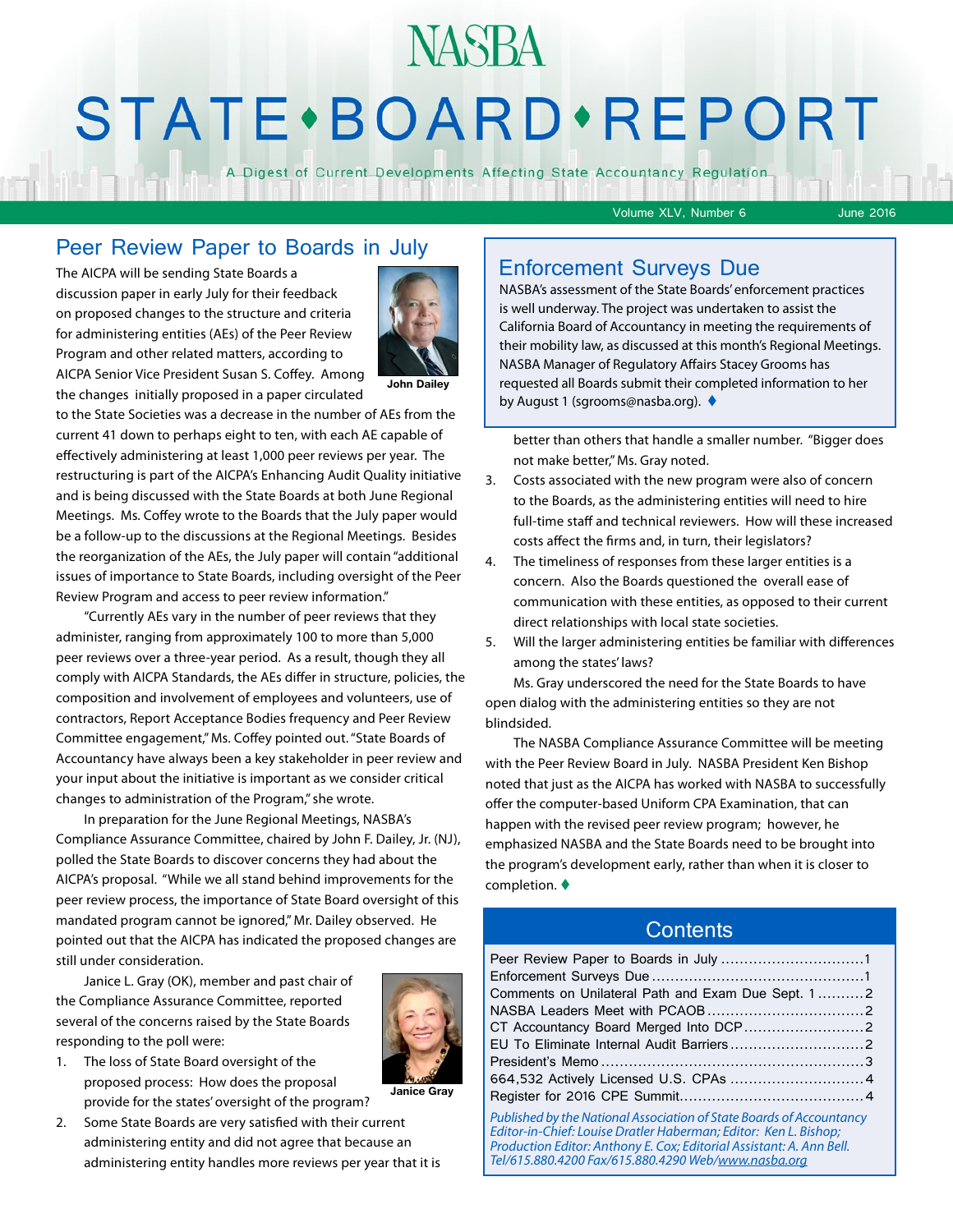#### <span id="page-1-0"></span>Comments on Unilateral Path and Exam Due Sept. 1

Are State Boards ready to offer recognition to qualified international professionals without requiring their home regulators to do the same for U.S. CPAs? On June 1 the AICPA/NASBA Uniform Accountancy Act Committee released an exposure draft that covers both international recognition changes for the UAA and changes to examination administration as described in the Model Rules. Comments are due by September 1, 2016 to lhaberman@nasba.org and uaaexposuredrafts@aicpa.org. The exposure draft can be found on the NASBA website.

During NASBA's June Regional Meetings, varying views on the proposals were heard. While some questioned why U.S. Boards should not be eager to support a pathway that would make experienced international auditors more readily available to their states, others questioned the fairness of charting out a path that would not have an equivalent route for U.S. CPAs who practice abroad.

"We are not abandoning our efforts to establish mutual recognition agreements," IQAB Chair Ted Lodden (IA) stated. "This new proposal reflects the realization that we have a global economy and international professionals are practicing in the U.S. – but many are not CPAs and, consequently, are not under the regulation of the State Boards of Accountancy. Is that protection of the public? We would expect other countries will come to a similar realization about professional work being done in their jurisdictions and will also want to put MRAs in place."

Since 1991 NASBA and the AICPA have been following procedures that require foreign recognition of U.S. CPAs abroad. Mr. Lodden observed: "This is a proactive move."

Opening up the Model Rules allows for revisions in the Examination's administration including how testing windows and the Examination's content are described. These changes accommodate the Examination's revisions coming into place on April 1, 2017.  $\blacklozenge$ 

#### NASBA Leaders Meet with PCAOB

Public Company Accounting Oversight Board Chair James Doty and PCAOB Members Lew Ferguson, Jeanette Franzel and Steve Harris met with NASBA Chair Donald Burkett, Vice Chair Telford Lodden, President and CEO Ken Bishop, Executive Vice President and COO Colleen Conrad and Vice President – Information and Research Louise Dratler



**James Doty**

Haberman on May 17, 2016, in Washington, D.C., for an annual summary of the work both organizations are engaged in presently. Topics of mutual interest were discussed including the PCAOB's inspections, peer review oversight, international recognition of professionals, the Accountancy Licensee Database, the profession's innovative use of data, changes in the Uniform Accountancy Act,

NASBA and PCAOB staff have met during the year to discuss ways to better share information between the Boards and the PCAOB. PCAOB Director of Enforcement Claudius B. Modesti remarked during the May 17 meeting that these staff-to-staff meetings have been helpful in working towards bringing the PCAOB's sanction data to the State Boards.  $\bullet$ 

#### CT Board Merged Into DCP

and sharing of information among regulators.

The Connecticut State Board of Accountancy and its functions have been transferred from the Office of the Secretary of State to the Department of Consumer Protection (DCP) as of July 1, 2016. According to Secretary of State Denise W. Merrill, budget changes necessitated the layoff of the Accountancy Board's staff. Communications received by the Secretary of State prior to July 1 will be forwarded to the Department of Consumer Protection for response when the transition is completed.

Connecticut State Board of Accountancy Chair John H. Schuyler and NASBA Vice President –State Board Relations Dan Dustin are scheduled to meet with DCP Commissioner Jonathan A. Harris early in July to offer assistance with the transition.  $\blacklozenge$ 

#### EU To Eliminate Internal Audit Barriers

June 17, 2016 is the date all of the European Union's 28 member states are to have adopted and published Directive 2014/56/EU (Audit Directive) and EU Audit regulation (EU) 537/2014 (Audit Regulation) aimed at strengthening public oversight of statutory auditors and audit firms. Each member state is to designate a "competent authority" to bear the ultimate responsibility for the regulation and/or oversight of statutory auditors and audit firms. The competent authorities are to cooperate within the framework of the Committee of European Auditing Oversight Bodies (CEAOB) with a view to achieving convergence of the requirements for recognition of approval of statutory auditors from other EU member states. The CEAOB will be meeting in July.

Part of the EU legislation is a requirement for "effective systems of investigations and penalties to be in place, to detect, correct and prevent inadequate execution of the statutory audit." To that end, the United Kingdom's competent authority, the Financial Reporting Council (FRC) is setting up a new Audit Enforcement Procedure. The FRC intends to delegate the majority of its public interest entities (PIEs) audit regulation tasks to the professional bodies in the UK. The new procedure will apply only to the enforcement cases the FRC conducts.

For inadequate execution of statutory audit, the FRC would be able to impose: notice to cease and abstain from any repetition of the breach; publication of a statement confirming the person responsible and the nature of the breach; prohibition order of up to three years' duration from carrying out statutory audits and/ or signing audit reports and/or exercising functions in audit firms or public interest entities; declaration that an audit report does not satisfy the audit reporting requirements; financial penalty; condition with an order to comply with any direction; exclusion as a member of a recognized supervisory body; and restitution including the waiver or repayment of client fees. The new FRC Audit Enforcement Procedure will replace its existing sanctions procedure and disciplinary tribunal scheme and is aimed at providing a single, streamlined procedure for audit enforcement. $\blacklozenge$ 

vad böttira við reistöð varð böttiraðar kinsið övað böttiraðar kinsið annað böttiraða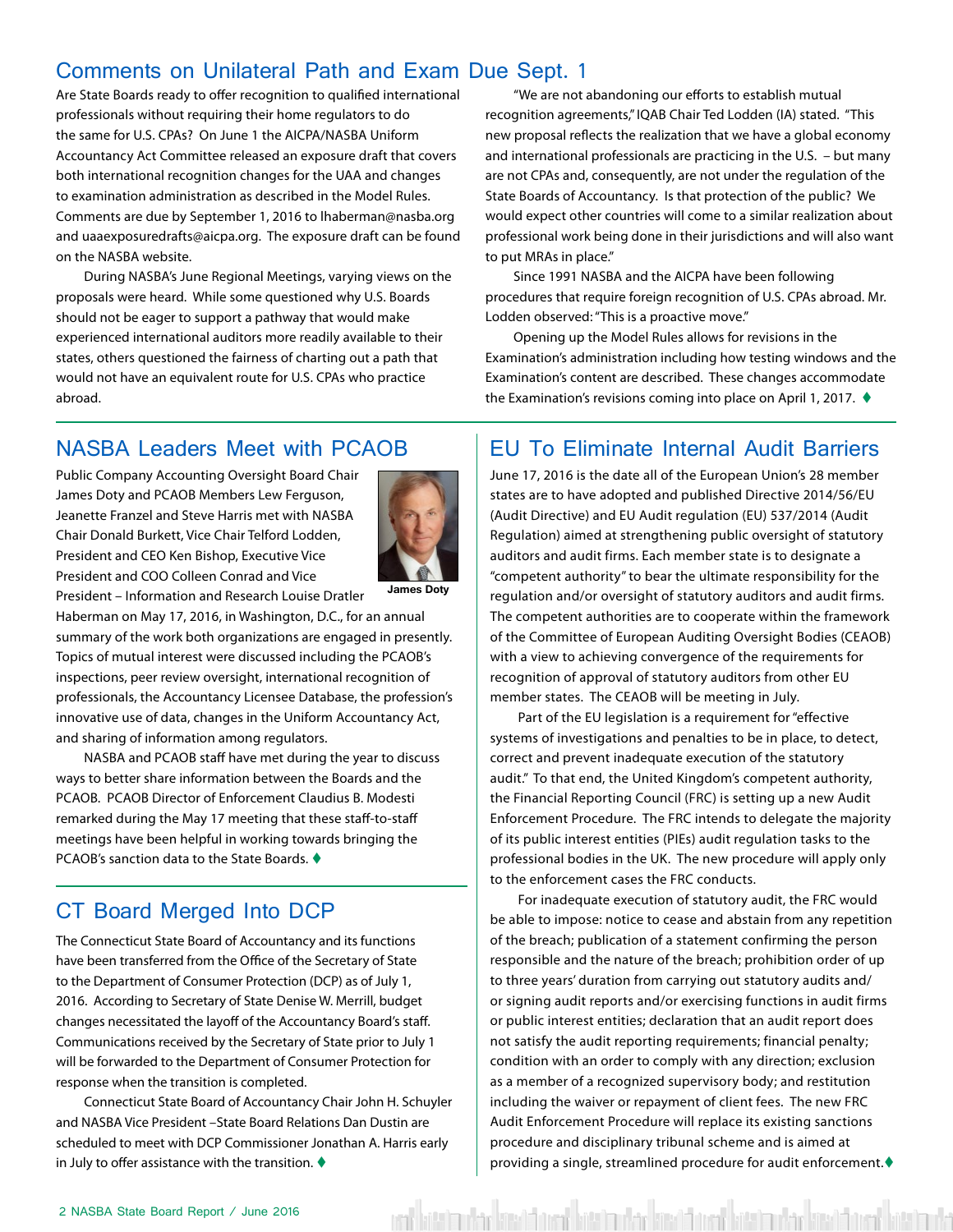# PRESIDENT'S MEMO

### **NASBA's Response to the CGMA**

Although we are in the midst of the NASBA Regional Meetings, I decided I needed to rewrite June's *President's Memo* in response to a recently published item about the CGMA. Because of the confusion that article may have caused, I felt it important to attempt to clarify a few issues.

As we have been discussing for some time, NASBA has been communicating with the AICPA about their decision to allow non-CPAs to assume and use the CGMA designation, and the Institute's desire to allow those non-CPAs to work in CPA firms. NASBA has raised three primary concerns: First, the public confusion/protection issue; second, the concern about the CGMA's impact on the CPA candidate pipeline; and, third and potentially the most complicated issue, the interpretation of the Uniform Accountancy Act that prohibits non-CPAs from assuming or using confusing or misleading credentials or titles. In our discussions with the AICPA we have been open to looking for ways to resolve these issues.

There has been significant progress. First, the AICPA agreed to apply conditions to the non-CPA CGMAs that essentially prohibit them from practicing public accounting and to enforce that prohibition. Second, the AICPA and



**Ken L. Bishop President & CEO**

NASBA are working together to develop effective strategies to attract candidates to the CPA pipeline. The third and remaining issue, the statutory prohibition, has been the toughest issue to address. The current UAA, and most states, have language that restricts titles for non-CPAs.



The UAA Section 14(g) states: **No person or firm not holding a valid certificate, permit or registration issued under Sections 6, 7, or 8 of this Act shall assume or use the title "certified accountant," "chartered accountant," "enrolled accountant," "licensed accountant," "registered accountant," "accredited accountant," or any other title or designation likely to be confused with the titles "certified public accountant" or "public accountant," or use any of the abbreviations "CA," "LA," "RA," "AA," or similar abbreviation likely to be confused with the abbreviations "CPA" or "PA." The title "Enrolled Agent" or "EA" may only be used by individuals so designated by the Internal Revenue Service.** 

Other related UAA sections have been developed for decades to be consistent with 14(g), and have protected consumers from being misled by non-regulated and misleading titles.

In the article I mentioned earlier, there is a statement that, "Some states have asked if the prohibition on certain titles prevents non-CPAs from using any professional designation that includes the word 'accountant". As the organization that State Boards would typically go to with such a question, NASBA has never been asked that question. However, in the purity of the UAA, which NASBA and AICPA volunteers coauthored, the answer is clearly: "No." I have to qualify my response with reference to "purity of the UAA" because a few states do specifically prohibit the use of "accountant" by non-CPAs.

The question which NASBA has been asked is: "Is there a prohibition that prevents non-CPAs from assuming or using any designation that includes 'accountant' in conjunction with other words such as 'certified', 'chartered' or the like that might be confusing to the public?" The NASBA answer to that question is clearly: "Yes." That is our dilemma.

So, how do we resolve this dilemma? While it is not the easiest path, the surest and safest way is through legislative action. We have been advised that a few states have an interest in allowing "management accountants" to use titles such as CGMA. If that is the case, we believe it is important that the proposed statute language is tightly written, continues to protect the public, and is enforceable. In the spirit of the UAA, the language should also be consistent with the rest of the model legislation to allow for uniform adoption by any state choosing to do so.

Without agreeing to the value, the public policy arguments or anticipated legislative success, NASBA staff is working with our counterparts at the AICPA to explore language that would allow the use of certain management accountant titles, so long as the language provides for the safeguards, prohibitions and protections that are critical to public protection.

It is important for State Boards to know that NASBA has not yet reached any agreement with AICPA on the CGMA issue. However, that does not preclude us from communicating and working towards resolutions in a respectful way. It will ultimately be up to the states to determine how this story ends!

*Semper ad meliora (Always toward better things).*

Im L. Bohop

*— Ken L. Bishop President & CEO*

misted from fileses and unitated from fileses and unitated from fileses and unitated